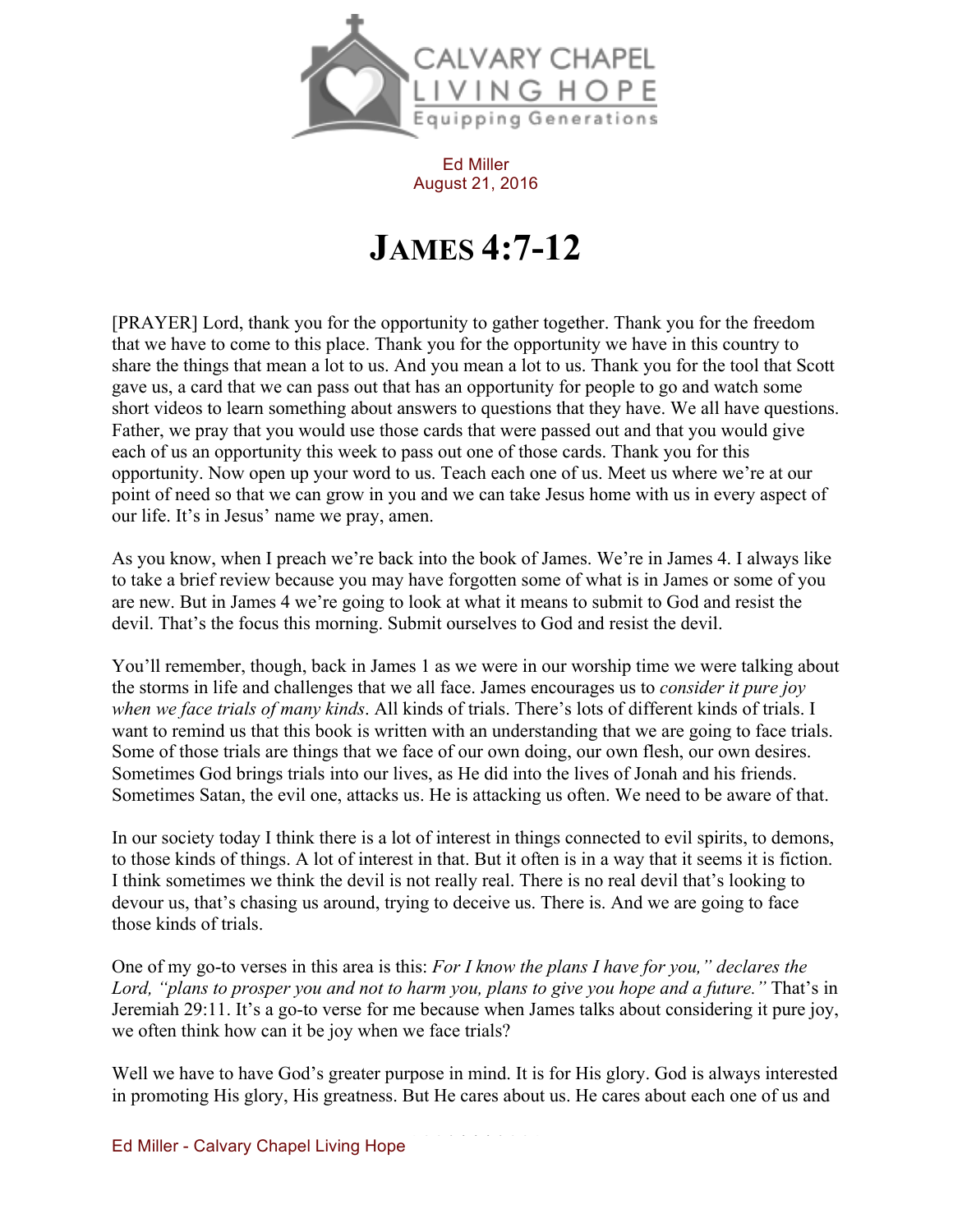He wants us to prosper. So God allows these trials and brings these trials even into our lives because He wants us to grow, become more like Him, and He wants us to experience these great things that He has for us. He wants us to prosper.

So let's remember that in all of this that we talk about this morning. We're going to talk about Satan attacking us and us resisting. God is for us. God cares about us. God wants good for us. That should bring us great hope.

So let's look at James 4, starting at verse 7, and we're going to put it up on the screen. I usually don't do that because I prefer that you look at your Bibles myself. But I'm going to use several longer passages of scripture this morning, so it will be helpful if we have it up there.

James 4:7-12. This section is titled "Submit Yourselves to God." *Submit yourselves, then, to God. Resist the devil, and he will flee from you. Come near to God and he will come near to you. Wash your hands, you sinners, and purify your hearts, you double-minded. Grieve, mourn and wail. Change your laughter to mourning and your joy to gloom. Humble yourselves before the Lord, and he will lift you up.*

*Brothers and sisters, do not slander one another. Anyone who speaks against a brother or sister or judges them speaks against the law and judges it. When you judge the law, you are not keeping it, but sitting in judgment on it. There is only one Lawgiver and Judge, the one who is able to save and destroy. But you—who are you to judge your neighbor?*

When I got started in James I was looking towards that passage talking about judging and I've been looking forward to the time when I was going to preach about this section. I prepare ahead, but then as I get a couple days closer I spend more time with the Lord and more time in study and God often does something a little different in terms of what He's saying He wants me to do. I have just not been able to get away with God saying stick with this idea that's in the first few verses about resisting the devil. So next time I'll get to judging because I believe there's a lot of confusion about judging in our world today. We're going to talk about resisting the devil because I think it's a critical topic for us.

I'd like us to take a look at the verbs. The first verb is *submit yourselves then to God*. Submit. All very active verbs that we're looking at. *Submit yourselves to God*.

I'm going to review a little bit. We're going to go back to Jonah because really when we saw those sailors responding to God, we saw a great example of what it means to submit to God. I thought it was a great sermon last week encouraging what it means for someone to submit to God. *Submit yourselves then to God.*

Here are a few things. Pastor Scott said these things. A person comes to a point in their life when they're not happy with their life and they want to improve their life in some way. That is the motivation to respond to submit to God. Second, often a believer enters the picture and has an influence on someone's life. That causes a person to wrestle in their heart and then it produces a crisis of conscience.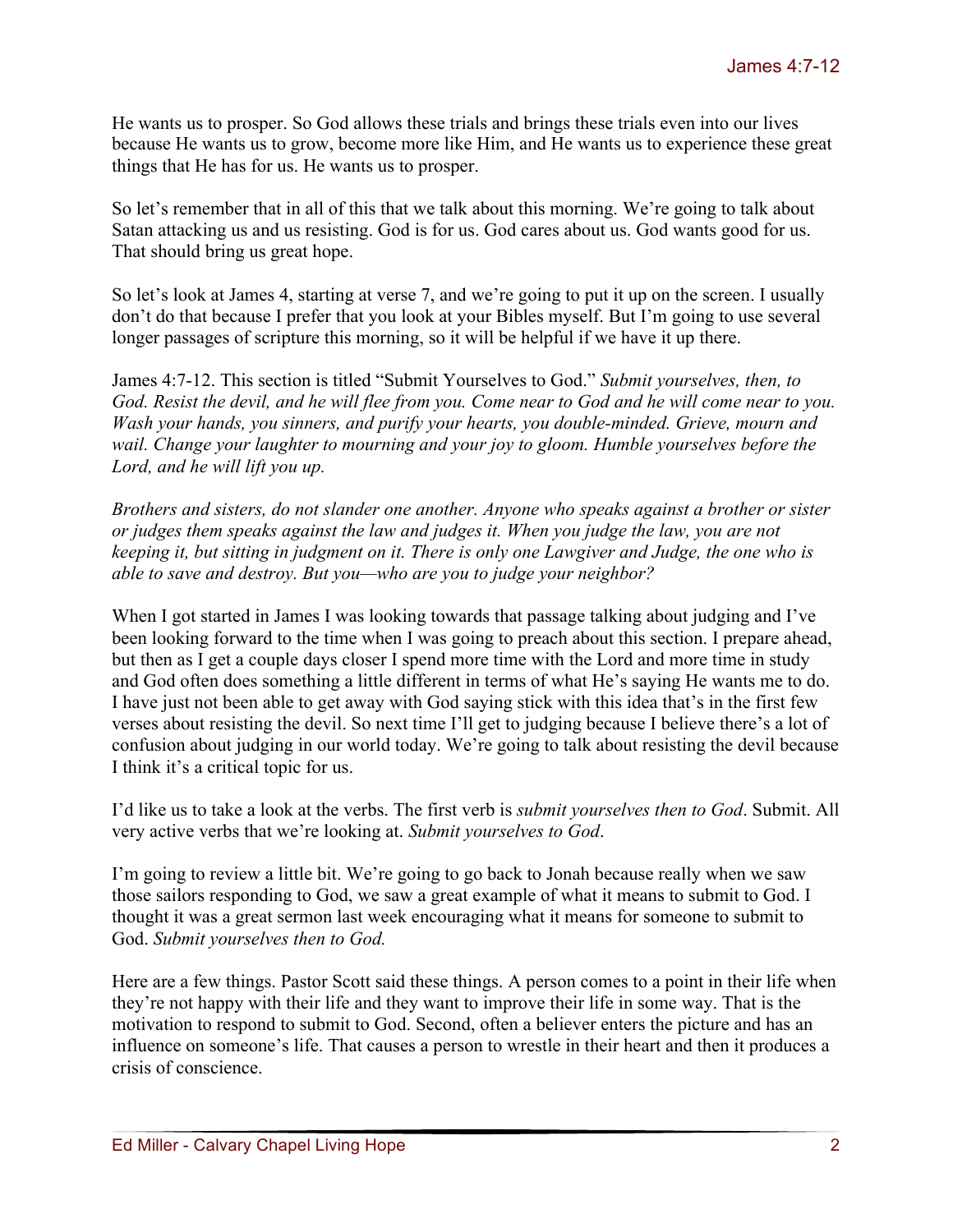Crisis of conscience. Let's stop on that a minute. Submitting ourselves to God is a very active thing that we do. We submit. It's a very active thing. It's not a passive thing. And it's not something that happens in just our mind. There's a lot of surveys done out there, Gallup Organization, the Barna Group, others do survey and research. A lot of people today say they believe in God. A lot of people go to church at least once or twice a year. But a lot of people just give mental assent to the reality of God and not submitting themselves then to God.

This crisis of conscience has to lead us to repentance. Unfortunately I think we don't emphasize that in our culture much. Submitting to God necessitates repentance. It necessitates turning away from the world. Turning away from running my own life. It's necessary. That's the difference between just believing and submitting. We can say I believe something, I believe it to be true, I affirm it. But to actually submit ourselves to God means to turn away from the things of this world. Repent. Forsake the world. Then we will be followers of Jesus.

So Scott continued on then on how we need to take steps of faith and it leads to action. So a true submission to God is going to be active, it's going to require turning away from the world and turning to God. Submit yourselves to God.

Okay. Second verb – *resist the devil*. So we submit to God, but then we need to resist the devil. A very real devil. He's very real.

What does it mean? Well let's read a definition of resist, shall we? A simple definition. To fight against something. To try to stop or prevent something. To remain strong against the force or effect of something. To not be affected or harmed by something. To prevent yourself from doing something that you want to do. Again, this is an active verb. *Resist the devil.*

The Bible says that the devil is *like a roaring lion looking* and prowling around *for someone to devour.* It's a pretty scary idea, isn't it? To picture a lion roaming around and you're out in the wilderness and this lion is stalking you. They're hunters and they're looking to devour. They're looking for food. The devil is looking for ways to devour us. That's not a time to be asleep, is it? Thus the word *resist*. It's an active word. Resist. Fight against. Do something to prevent. Put up a defense.

There's a number of folks in our midst who are former military or current military, law enforcement. Now if we were to ask them how do we resist something, how do we resist an enemy, they will tell us well first you prepare and you want to know your enemy. How are they going to come at you? It requires an action. We need to resist and we need to know our enemy. We're going to get to that in a minute as well.

Here's a few thoughts on what it means to resist the devil. First it means don't go it alone. Too often we think we're strong, we think we can stand up against anything that comes against us. We can go it alone.

I'm referring a lot to last week's sermon. It's good to review. It's good to remind us of what God spoke to us about last week. Again, in last week's sermon when the storm grew intense, at first the sailors just rode harder. They tried harder. They were skilled seamen. They knew what to do.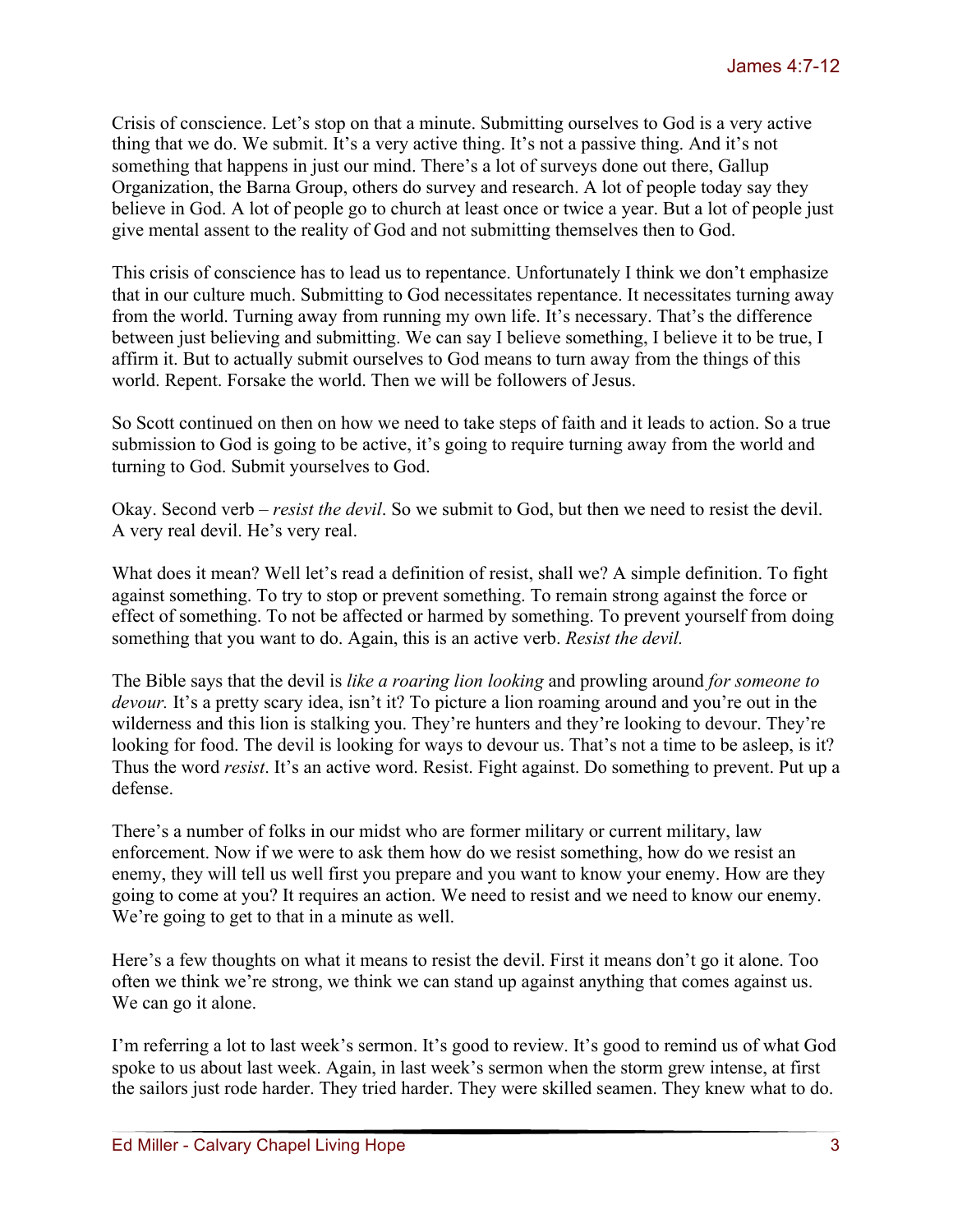It wasn't the first time they had faced a storm, I'm sure. They knew what to do. So they worked hard. They used their own strength, but it wasn't working. It wasn't succeeding. They were not able to get control.

I don't know about you, but that's often my first tendency. When I come against the storm or an attack of the devil, I tend to want to think from my past experience and all the skill I've gained in life. I can handle it. I can fight the devil myself. I think that's a really big mistake when we are under attack. Some of you may be very much under attack. I know the story, the life that many of you are leading and I know that you are under attack. So my first suggestion, my first point from scripture about resisting, standing strong is don't go it alone. Don't go it alone.

In the military one single solitary soldier is going to have a very hard time if they're outnumbered. Scott's son, Ben, is a United States Marine. Joanne and I had the privilege of going down with Scott and Carrie to his graduation from boot camp. I was really impressed with a lot of things about how the Marines prepare young recruits to be part of the Marine Corps. A lot of it is about being on a team and looking out for the guy next to you. You have the guy or girl next to you, their life in your hands. They are looking out for you.

We need each other. We desperately need each other. We have a ministry time at the end of service, we have small groups. If you're going through a struggle or a challenge or being attacked, don't go it alone. Get with somebody. Get with somebody else. Share with someone else. Have them pray for you. Have them encourage you. Have them just be present with you and be with you. Share your burden. So that's the first thing. Don't go it alone. Don't be like I often am and try and do it on my own.

Now as I was alluding to, know the devil's schemes. We really need to know what the devil likes to try to do. How is he going to come at us?

So again, in the military while there's no war going on or they're training, they don't sit around and say, "Hmm. We'll just do what we feel like when we get attacked." There are all kinds of contingency plans and war games and all kinds of things that are done to prepare for the enemy. When is the enemy going to use this particular type of weapon, or that particular type of approach, or they have this capability or that? Do they have air capability? Do they have land capability? Ships? Submarines? What do they have? How are they going to attack? Are they going to flank us? How are they going to come at us? They prepare.

We need to do the same thing. We're in a war, folks. We are in a war against principalities and powers, against the devil. He is out to destroy us. He wants to destroy us. Now remember, that's no cause for us to be afraid. That's just cause for us to be prepared. God is always going to be with us. He's not going to leave us. But we need to be prepared.

How does the devil come at us? I think it's usually through some kind of deception mixed with some truth. The devil is really smart. He uses just enough truth mixed in with some lies to get us to see things wrongly. We start to believe things that are not true.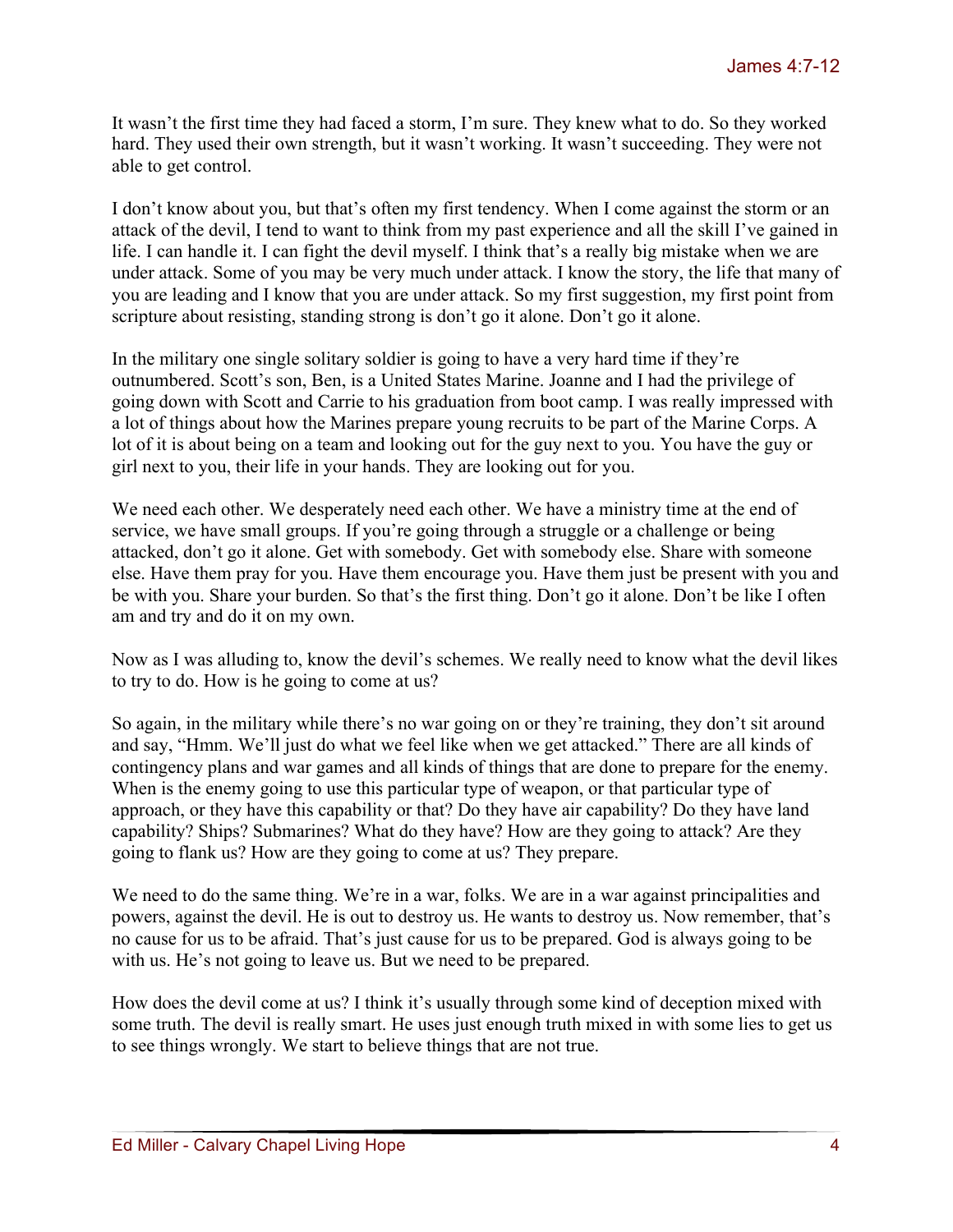Let's look at another passage of scripture where we see the serpent in this case who is the devil. The serpent is attacking Eve in the Garden of Eden. We'll put that Genesis passage up so you can follow along.

Genesis 3:1-5. It's a great example of the devil and how he attacks. *Now the serpent was more crafty than any of the wild animals the Lord God had made. He said to the woman, "Did God really say, 'You must not eat from any tree in the garden'?"*

*The woman said to the serpent, "We may eat fruit from the trees in the garden, but God did say, 'You must not eat fruit from the tree* (one particular tree) *that is in the middle of the garden, and you must not touch it, or you will die.'"*

*"You will not certainly die," the serpent said to the woman. "For God knows that when you eat from it your eyes will be opened, and you will be like God, knowing good and evil."*

This suggests that there's a lie and a truth. We know the story. It's a very familiar story to us. The serpent says you will not die. Well that's a lie, isn't it. Because you will die. There's a truth: God knows that when you eat you're going to know the difference between good and evil. That's a truth. Okay. God wanted to protect the first people from fully understanding good and evil because He knew then that they would have to wrestle with good and evil. They would have to struggle with good and evil. He didn't want them to have to deal with evil.

Well Eve believed the lie and the truth, took that fruit and ate it, and passed it on to Adam. The deceit was a lie and a truth.

Isn't that what Satan usually does with us? He comes at us today and deceives us. And he says things like this: "If you disobey God, that doesn't really matter. There's not going to be any consequence for that. That's just a myth. That's made up. That's not going to happen." We've all had situations in our lives where we've done things that are wrong, but we haven't been struck down. So we can tend to believe that lie.

Another one that we often hear coming at us: "God doesn't really care about you, He cares about His glory. He cares about His kingdom, but He doesn't care about you as a person." This is challenging for me because I often think about how God cares about His grand purposes, His grand schemes, the big picture things of His kingdom advancing, but He doesn't necessarily care about Ed Miller. Well He does. He does care about Ed Miller. So when Satan comes at me and says, "God doesn't really love you, Ed. He's just using you," it's not true. God loves me. Yes, He cares about the big picture things. He cares about the world, the universe. He cares about me.

Another one he comes at us with: "God just doesn't want you to have any fun." He gives us all these rules. "God just gives you all these rules because He doesn't want you to have any fun."

Another thing he comes at us saying: "If you just accumulate more and more things, you're going to be happy. That's all you need. More things. Less problems and more things. If you have more things you're going to be happy." That's a lie.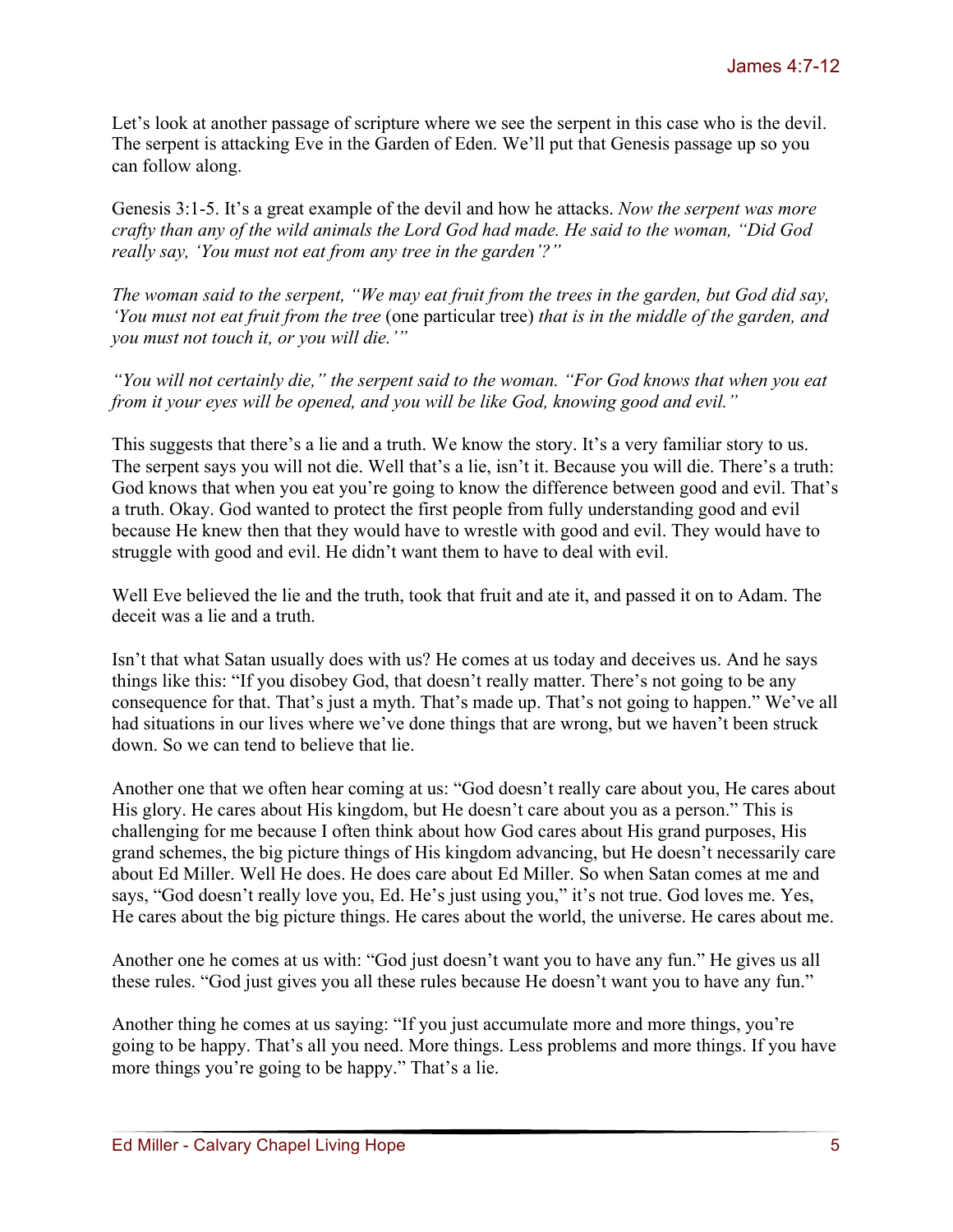"The Bible isn't God's word, it's just myths and legends." It's a common one out there. I'm sure there's a question of some kind or another in your mind. Maybe you went this week and you took that card and looked up some of those questions. I watched a couple of those videos because I have some questions about why God allows suffering in the world. I have questions about why God does a number of things that He does. Why does God operate this way? We can use those as opportunities to learn and grow, or we can use them as opportunities to doubt God.

Here's another one that's very prevalent today and it's a mixture of truth and lie too. We have a lot of diversity in our world. Diversity is a good thing. The fact that God created us as different people, as different backgrounds, male and female, different cultures, different races, different interests is a very good thing. God created us that way. That's a good thing. But in our society today I think this may be one of the greatest lies that Satan puts out there, this idea of relativism in terms of our beliefs, that everything is relative. "One religion is just as good as another. One set of philosophies is just as good as another. There really isn't any absolute truth." That is a lie. Satan loves to take that. When the media takes that one today, he uses that all the time and we're bombarded by that message that nothing is really true.

God does love us equally as human beings. That's the truth. God loves us equally as human beings, created in His image and different. We're all different. God does love us, but He doesn't love evil. He doesn't love the evil that we do and the false beliefs that many human beings have. He doesn't. He mourns that. God does not love that.

*Resist the devil*. So first of all, resist the devil by not going at it alone. Resist the devil by taking a stand. Another way we resist the devil is with truth. So we need to know the truth if we're going to take a stand and those flaming darts that the devil is going to throw at us. If we're going to take a stand against the devil, we need to take a stand for God, we need to resist the devil by understanding the truth. We need to know the truth.

Ephesians 6:10 says – *Finally, be strong in the Lord and in his mighty power. Put on the full armor of God, so that you can take your stand against the devil's schemes*. We need to use the weapons that God has given us. So one of the things we can do is, again, not go it alone. Another thing is to know what the devil is trying to deceive us. But then we can use the tools that God gives us through His word. We understand that we have tools, we have this armor that we can put on. If we had more time, I would spend a lot of time going into the full armor of God. So I encourage you to read that on your own and look more carefully.

We're going to talk just briefly about the offensive weapon in that armor. That offensive weapon is the sword of the Spirit, which is the word of God. How do we resist the devil? We resist the devil by knowing the word of God. Nowhere in scripture is it better presented than when Jesus Himself was confronted by the devil and Jesus had to resist the devil.

Let's look at that. Matthew 4:1-11. *Then Jesus was led by the Spirit into the wilderness to be tempted by the devil.* So our Savior, Jesus, had to resist the devil as well. *After fasting forty days and forty nights, he was hungry.* So He was also worn down. I can imagine what it would be like to fast for forty days and forty nights, but He was worn down. He was hungry. *The tempter* (the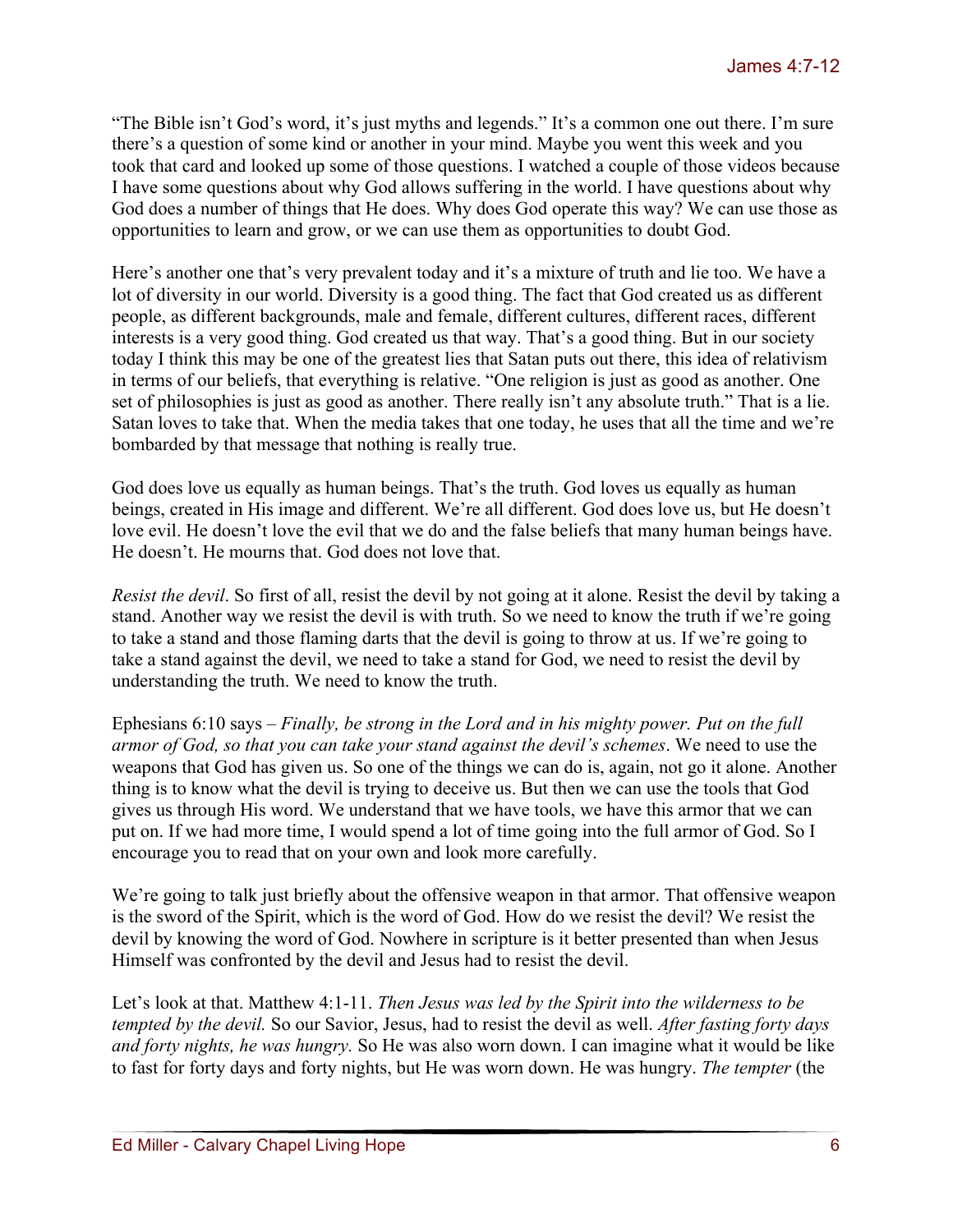one who tempts, the one who deceives) *came to him and said, "If you are the Son of God, tell these stones to become bread."*

*Jesus answered, "It is written: 'Man shall not live on bread alone, but on every word that comes from the mouth of God.'"* Scripture, the word of God.

*Then the devil took him to the holy city and had him stand on the highest point of the temple. "If you are the Son of God," he said, "throw yourself down. For it is written: "'He will command his angels concerning you, and they will lift you up in their hands, so that you will not strike your foot against a stone.'"* In other words, you won't be hurt. God will send His angels to come take care of you.

*Jesus said, "It is also written: 'Do not put the Lord your God to the test.'"* Scripture again.

*Again, the devil took him to a very high mountain and showed him all the kingdoms of the world and their splendor. "All this I will give you," he said, "if you will bow down and worship me."*

*Jesus said to him, "Away from me, Satan! For it is written: 'Worship the Lord your God, and serve him only.'" Then the devil left him, and angels came and attended to him.*

Back in James we have this idea of r*esist the devil and he will flee from you.* That's what happened here. Jesus was tired, He was hungry, He had been in the desert. He resisted the devil with the word of God. He wasn't taken in by the deceptions and even the partial truths. If He had thrown Himself off that high point, would God have rescued Him? God might have sent angels to rescue Him, but He was not going to tempt God that way, because that is not what God wanted Him to do. He resisted the devil by knowing the word of God.

Brothers and sisters, we need to know the word of God. We stand and resist him with the word of God, the sword of the Sprit. The sword of the Spirit is the word of God. We use that sword. Which is why it's so important that we spend time in God's word so that we know the word of God so that when Satan attacks us we have that sword of the Spirit in our hand and we can wield that sword, that truth. We need to know the word of God and spend time in the word of God.

Lastly I'm just going to end with this. Verse 8 says – *Come near to God and he will come near to you.* Coming to God's word, studying God's word is our primary way of coming to God. We pray as well. We meditate. But we come to God, we come to His word, and if we know the word of God we're going to be able to resist the devil. We draw near to God.

In the desert following the temptation, the angels attended to Jesus. God was with Him. God will respond to us in the same way if we draw near to Him. So when you're in trouble, when you're feeling attacked by Satan, don't go it alone. Resist the devil with the word of God and He will come near to you. Know how he's going to attack you. He's going to deceive you and know the truth.

Let's just take a moment and reflect quietly before we go into our final worship time. Do you understand how the devil tries to come at you? Maybe you know there's a particular way that he